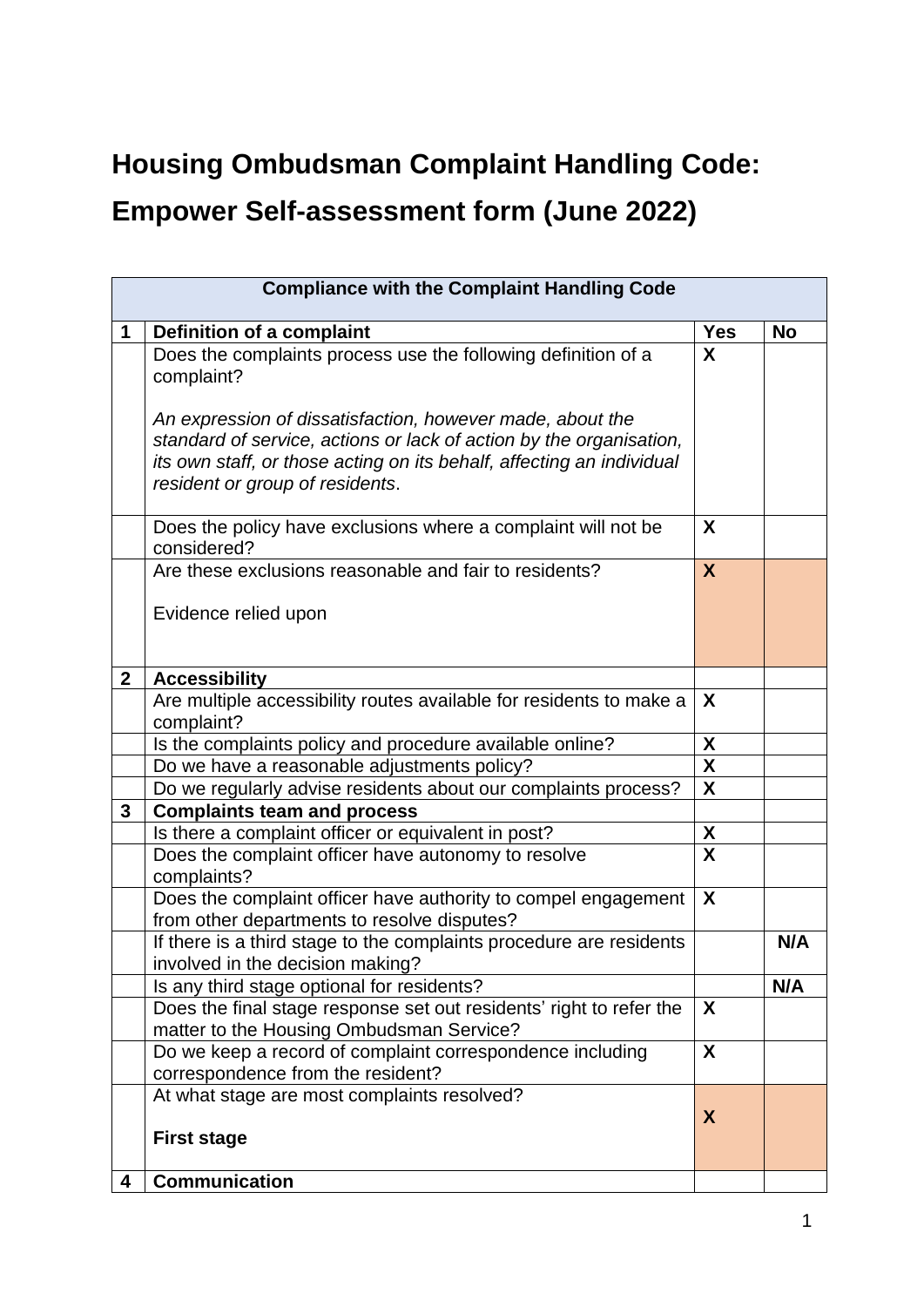|   | Are residents kept informed and updated during the complaints<br>process?                                                                      | X                |  |
|---|------------------------------------------------------------------------------------------------------------------------------------------------|------------------|--|
|   | Are residents informed of the landlord's position and given a                                                                                  | X                |  |
|   | chance to respond and challenge any area of dispute before the                                                                                 |                  |  |
|   | final decision?                                                                                                                                |                  |  |
|   | Are all complaints acknowledged and logged within five days?                                                                                   | X                |  |
|   | Are residents advised of how to escalate at the end of each<br>stage?                                                                          | X                |  |
|   | What proportion of complaints are resolved at stage one?                                                                                       | 95%              |  |
|   | What proportion of complaints are resolved at stage two?                                                                                       | 5%               |  |
|   | What proportion of complaint responses are sent within Code<br>timescales?                                                                     |                  |  |
|   | Stage one<br>Stage one (with extension)<br>Stage two<br>Stage two (with extension)                                                             | 100%<br>for all  |  |
|   | Where timescales have been extended did we have good<br>reason?                                                                                | X                |  |
|   | Where timescales have been extended did we keep the resident<br>informed?                                                                      | $\boldsymbol{X}$ |  |
|   | What proportion of complaints do we resolve to residents'<br>satisfaction                                                                      | 96%              |  |
| 5 | <b>Cooperation with Housing Ombudsman Service</b>                                                                                              |                  |  |
|   | Were all requests for evidence responded to within 15 days?                                                                                    | N/A              |  |
|   | Where the timescale was extended did we keep the<br>Ombudsman informed?                                                                        | N/A              |  |
| 6 | <b>Fairness in complaint handling</b>                                                                                                          |                  |  |
|   | Are residents able to complain via a representative throughout?                                                                                | X                |  |
|   | If advice was given, was this accurate and easy to understand?                                                                                 | X                |  |
|   | How many cases did we refuse to escalate?<br>All cases have been resolved without the need to escalate<br>What was the reason for the refusal? | <b>None</b>      |  |
|   | Did we explain our decision to the resident?                                                                                                   | N/A              |  |
| 7 | <b>Outcomes and remedies</b>                                                                                                                   |                  |  |
|   | Where something has gone wrong are we taking appropriate<br>steps to put things right?                                                         | X                |  |
| 8 | <b>Continuous learning and improvement</b>                                                                                                     |                  |  |
|   | What improvements have we made as a result of learning from<br>complaints?<br>Data to be compiled for YTD 2021 and lessons learnt to be        | <b>TBC</b>       |  |
|   | shared on website.                                                                                                                             |                  |  |